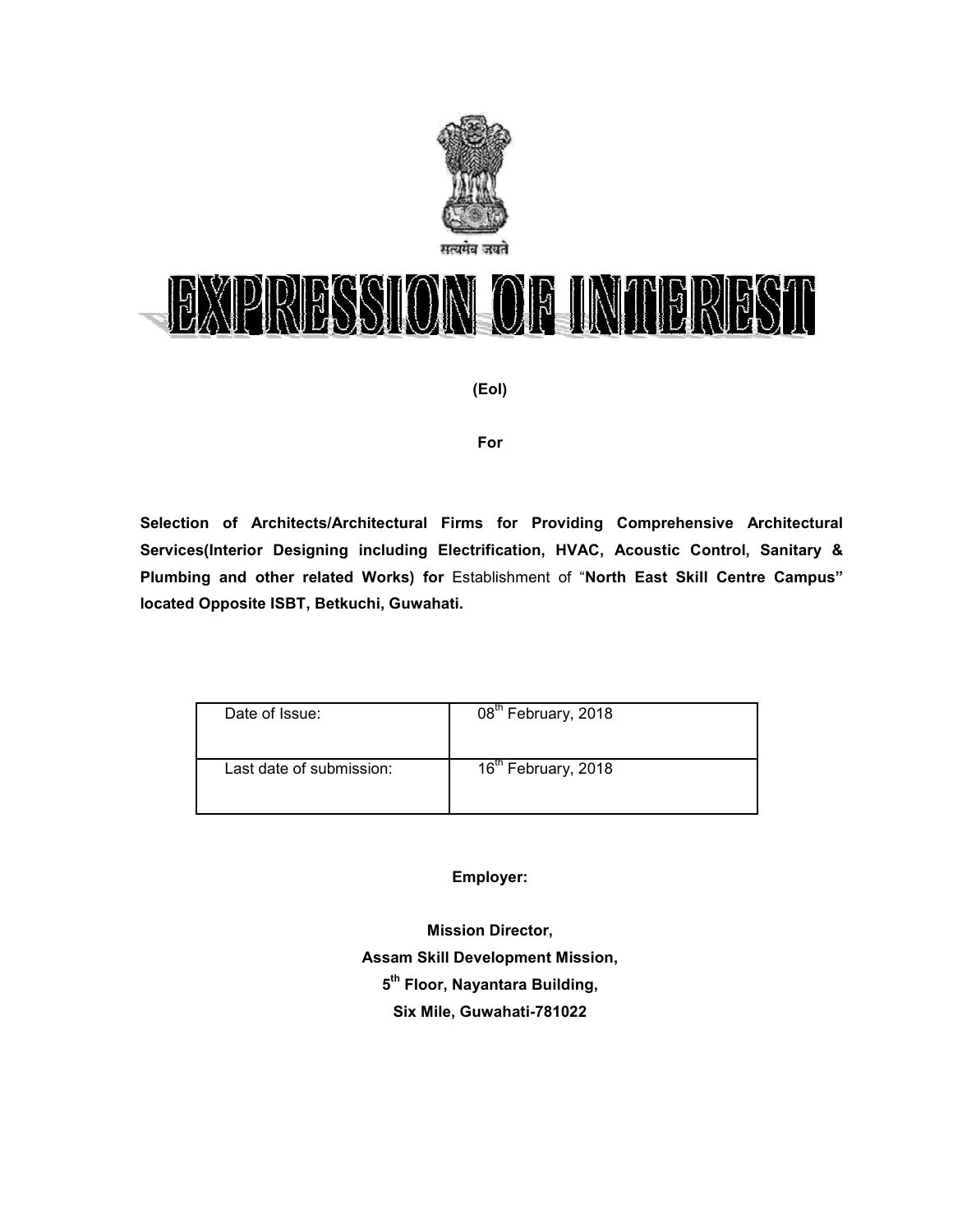## INDEX:

| <b>SI.No</b>   | <b>Topic</b>                                         | Page |
|----------------|------------------------------------------------------|------|
| 1              | <b>Notice Inviting Eol</b>                           |      |
| $\overline{2}$ | <b>Schedule of Invitation of EOI</b>                 |      |
| 3              | <b>Background</b>                                    |      |
| 4              | <b>Scope of Work</b>                                 |      |
| $\overline{5}$ | <b>Schedule of Services</b>                          |      |
| 6              | <b>Eligibility criteria</b>                          |      |
| $\overline{7}$ | <b>Details for Submission of EOI</b>                 |      |
| 8              | Annexure I: Details of Architect/ Architectural Firm |      |
| 9              | <b>Annexure II: Commercial Bid</b>                   |      |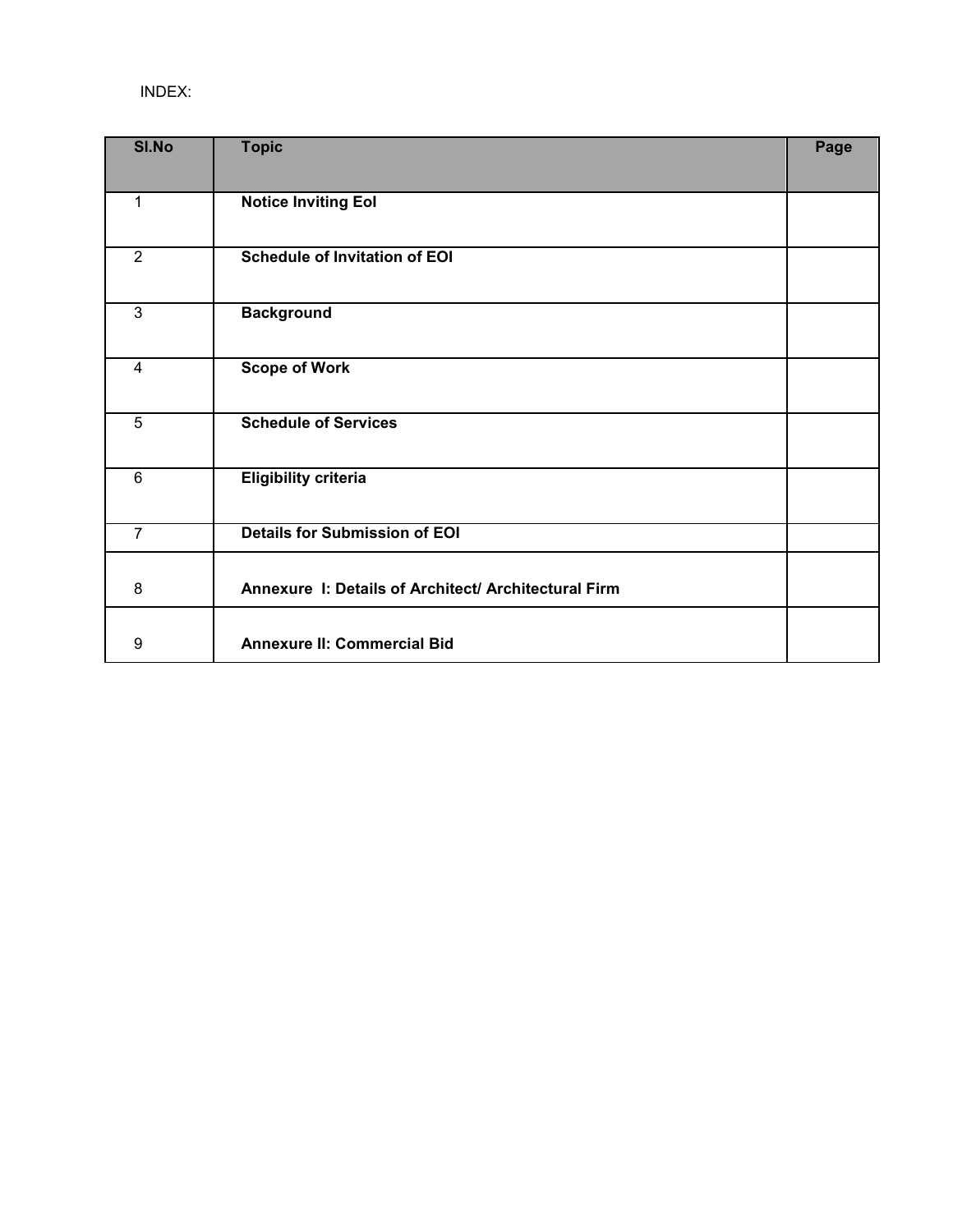#### **1. Notice inviting EOI**

The Mission Director, ASDM invites Expression of Interest (EoI) in form of sealed quotations for providing from qualified, experienced, competent and financially sound Architects /Architectural firms registered with Council of Architcture, New Delhi and empanelled with the Assam Public Works Department for **Providing Comprehensive Architectural Services(Interior Designing including Electrification, HVAC, Acoustic Control, Sanitary & Plumbing and other related Works) for**  Establishment of "**North East Skill Centre Campus" located Opposite ISBT, Betkuchi, Guwahati.**

Interested applicants may download the EoI from the website www.asdm.assam.gov.in

The Expression of Interest in form of sealed quotations must be delivered to the address given in the EoI document latest by 1400 hrs on 16<sup>th</sup> February, 2018.

Sd/-

Mission Director, Assam Skill Development Mission Six Mile, Guwahati-781022 Assam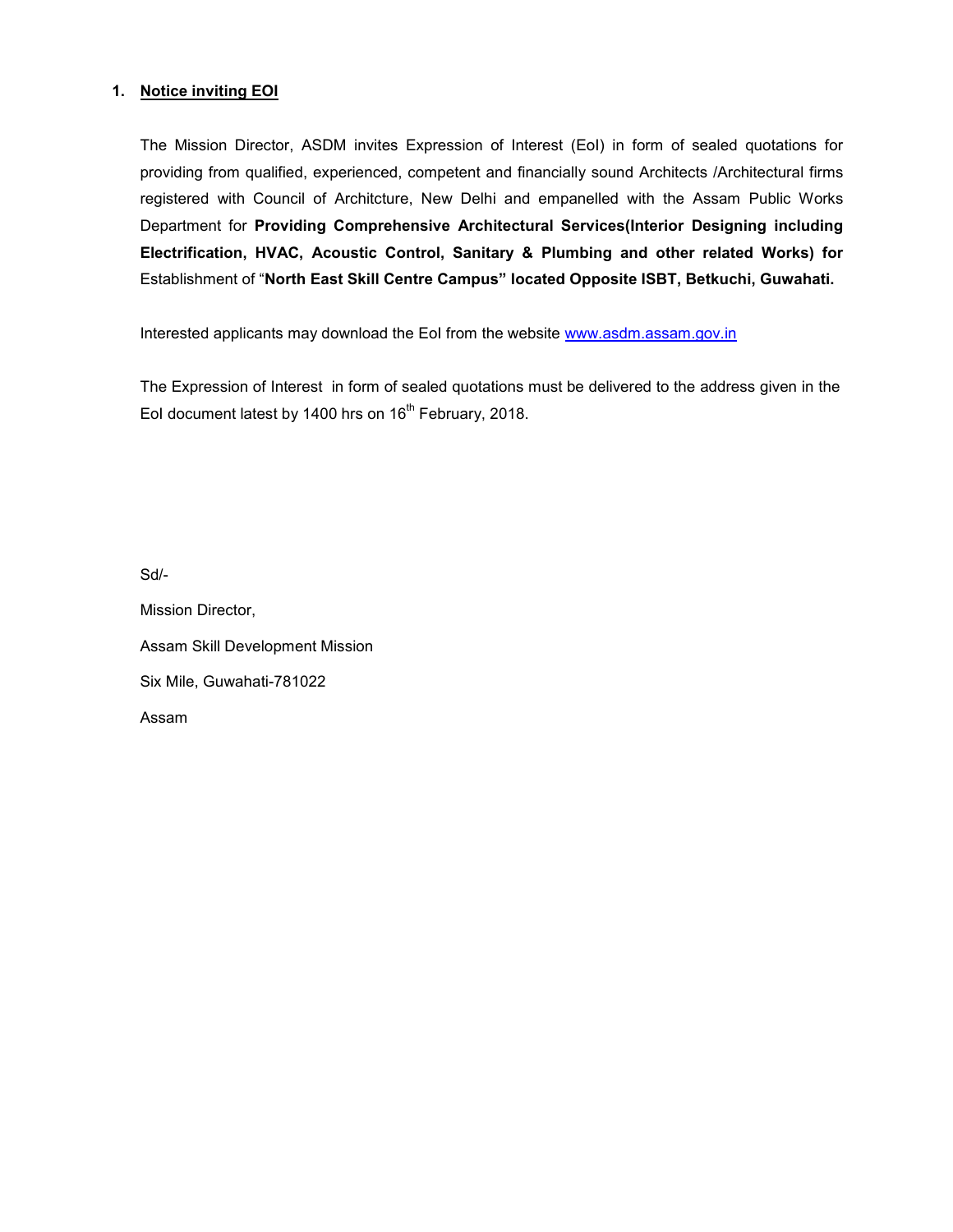## **2. Schedule of Invitation of EOI:**

| SI. No. | <b>Activity</b>                                                  | <b>Date</b>                                                                                        |
|---------|------------------------------------------------------------------|----------------------------------------------------------------------------------------------------|
| 1       | <b>Release of Eol</b>                                            | 08 <sup>th</sup> February, 2018                                                                    |
| 2       | Last date & time (deadline)<br>for receipt of Eol.               | 16 <sup>th</sup> February, 2018 till 1400 hrs.                                                     |
| 3       | <b>Opening of Eol</b>                                            | 16 <sup>th</sup> February, 2018 at 1430 hrs.                                                       |
| 4       | <b>Submission of responses to</b><br>this Eol and or any enquiry | <b>The Mission Director</b><br><b>Assam Skill Development Mission</b><br>Six Mile, Guwahati-781022 |

## **3. Background:**

Assam Skill Development Mission is a Society registered under the Societies Registration Act, 1860. The Mission is under the Skill, Employment & Entrepreneurship Department, Govt. of Assam. ASDM has been formed as an Apex body of the State for imparting skill training.

#### 4**.Scope of Work:**

The Architect is required to provide services in respect of the following :

- 4.1 Site evaluation and assessment.
- 4.2 Interior design and space planning.
- 4.3 Preparation of Detailed Bill of Quantities and specifications and Estimate of cost.
- 4.4 Design of fixed items of work, loose furniture & interior related civil works.
- 4.5 Illumination design.
- 4.6 Acoustic, Air Conditioning and Fire Detection & Fighting design.
- 4.7 Graphic design and signage.
- 4.8 Indoor plants cape.
- 4.9 Selection of materials, equipment and other interior related elements.
- 4.10 Integration of all Engineering services.
- 4.11 Periodic inspection and evaluation of works at site.

## *5. SCHEDULE OF SERVICES :*

The Architect shall, after taking instructions from the Client, render the following services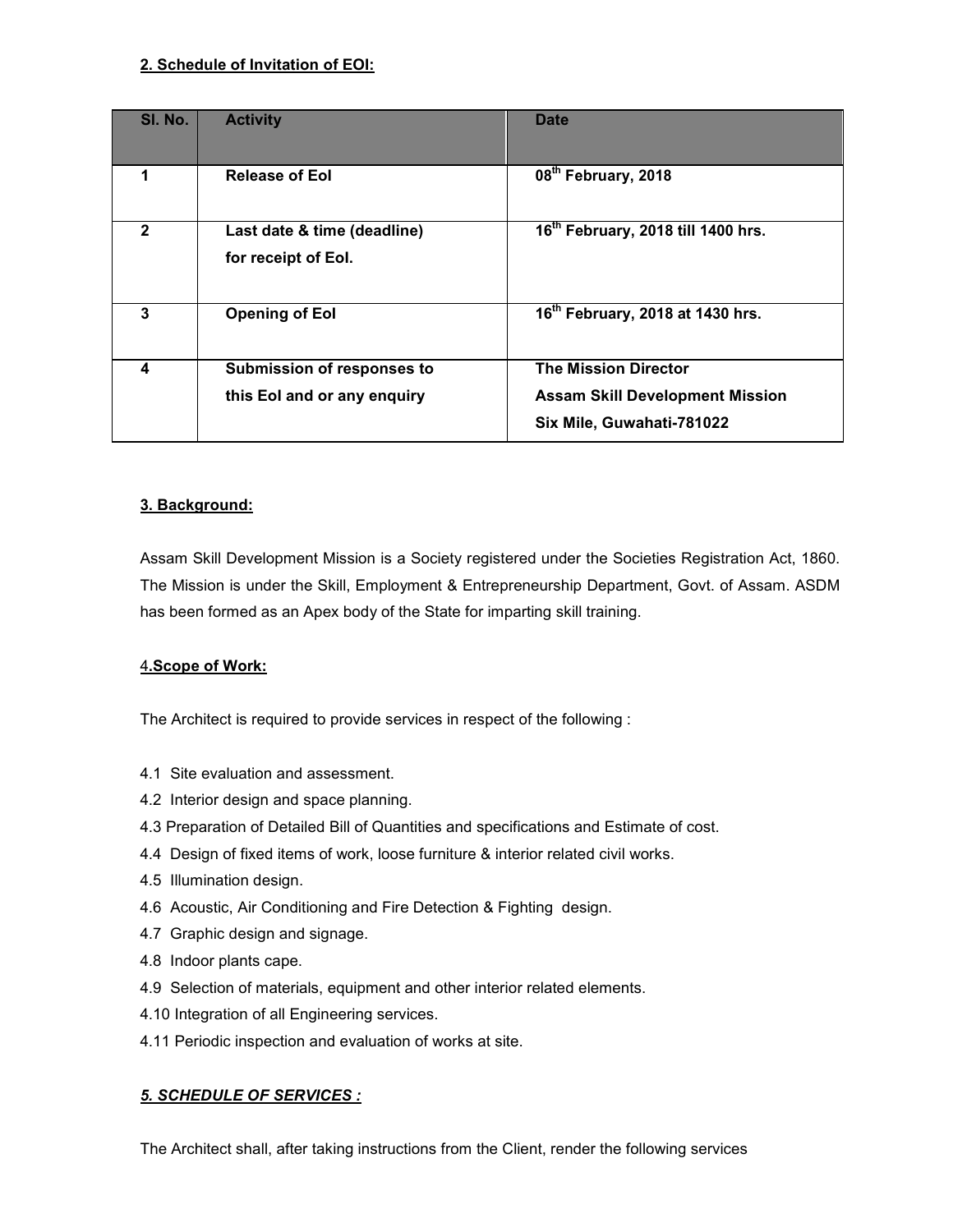#### **CONCEPT DESIGN [STAGE 1] :**

5.01 Prepare conceptual designs with reference to requirements and basic approach to circulation, activity distribution, interaction and external linkages.

5.02 Prepare rough estimate of cost on area basis.

#### **PRELIMINARY DESIGN [STAGE 2] :**

5.03 Modify the conceptual designs incorporating required changes, prepare the preliminary drawings, schedule of finishes for the Client's approval.

5.04 Prepare preliminary estimate of cost including preliminary specifications of different items and schedule of work so as to enable to run the laboratory work during renovation and construction process.

#### **DRAWINGS FOR CLIENT'S /STATUTORY APPROVAL [STAGE 3] :**

5.05 Prepare drawings necessary for Client's/ statutory approvals and ensure compliance with codes, standards and legislation, as applicable and assist the Client in obtaining the statutory approvals thereof, if required.

#### **WORKING DRAWINGS AND TENDER DOCUMENTS [STAGE 4] :**

5.06 Prepare working drawings deemed to be required for tender purpose including detailed specifications and Bill of Quantities sufficient to prepare estimate of cost and tender documents including code of practice covering aspects like mode of measurement, quality control procedures on materials & works.

#### **CONSTRUCTION [STAGE 5] :**

5.07 Prepare and issue detailed working drawings for proper execution of works during construction.

5.08 Approve samples of various elements and components.

5.09 Coordinate with other vendors like Air conditioning and Fire Fighting for proper implementation of the project.

5.10 Visit the site of work and fabrication workshop, at intervals mutually agreed upon, to inspect and evaluate the progress of works and where necessary clarify any decision, offer interpretation of the drawings/specifications, attend conferences and meetings to ensure that the project proceeds generally in accordance with the conditions of contract and keep the Client informed and render advice on actions, if required.

5.11 In order to ensure that the work at site proceeds in accordance with the contract documents/ drawings and to exercise time and quality controls, the Architect shall make periodic supervision of the site and whereas day-to-day supervision will be carried out by a Construction Manager (Clerk of Works/ Site Supervisor or Construction Management Agency in case of a large and complex project), who shall work under the guidance and direction of the Architect.

5.12 Issue Certificate of Virtual Completion of works.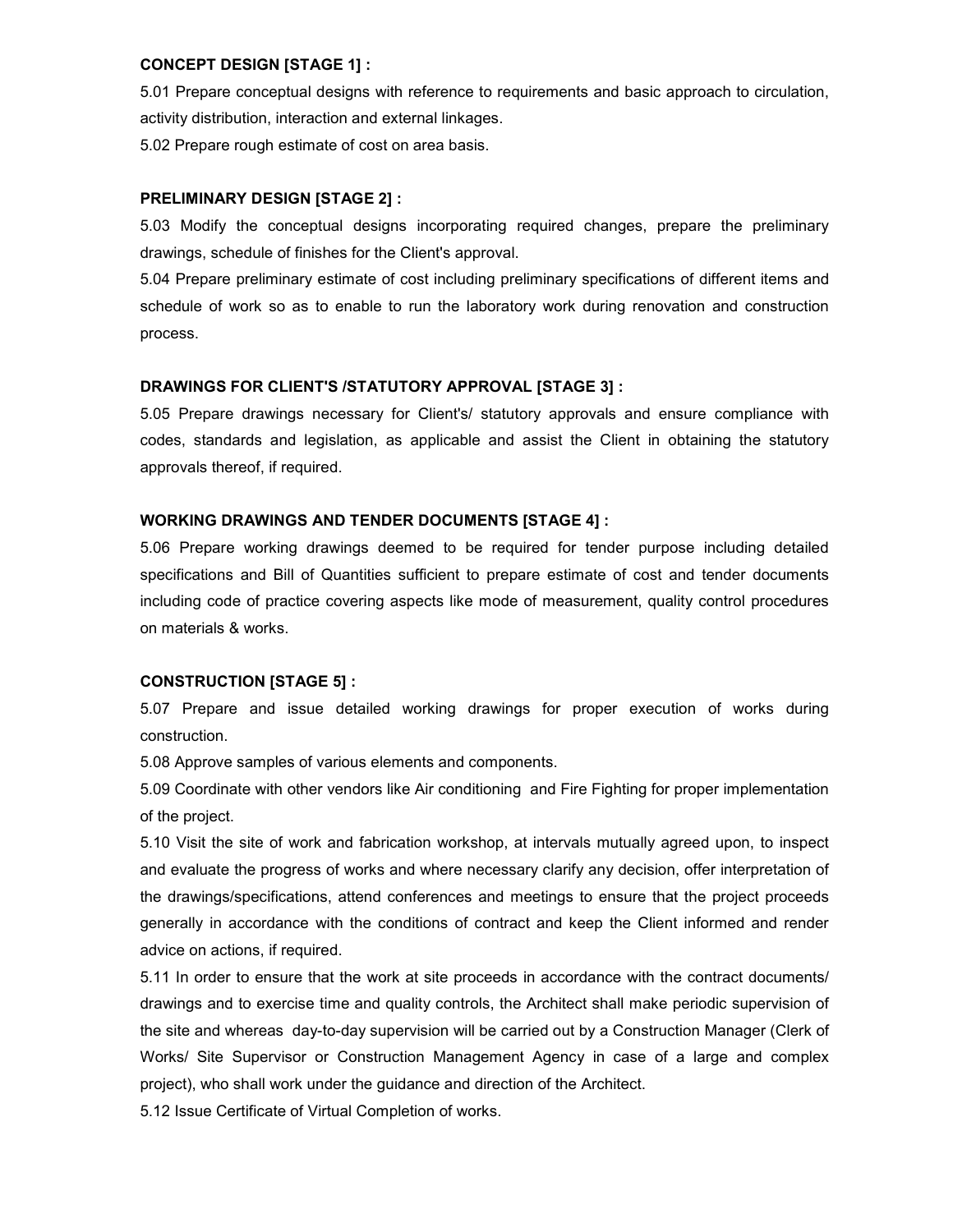#### **COMPLETION [STAGE 6] :**

5.13 Prepare and submit completion reports and drawings for the project as required and assist the Client in obtaining "Completion/ Occupancy Certificate" from statutory authorities, wherever required.

5.14 Issue 3 (three only) sets of as built drawings including services and structures.

## **6. Eligibility Criteria :**

The Architects / Architectural Firms interested in the EoI for selection should meet the following qualification criteria.

| SI.no. | <b>Eligibility Criteria</b>                                                      |  |  |
|--------|----------------------------------------------------------------------------------|--|--|
| 1      | The applicant should be a registered member of                                   |  |  |
|        | the Council of Architecture.                                                     |  |  |
|        | The application should be empanelled<br>with the Assam Public Works              |  |  |
| 2      | Department                                                                       |  |  |
| 3      | The Architect should have a registered office in                                 |  |  |
|        | Guwahati, Assam and must be engaged in                                           |  |  |
|        | Architectural Consultancy for the last 15 years as                               |  |  |
|        | on 31 <sup>st</sup> December, 2017                                               |  |  |
| 4      | Minimum turnover Rs 25 lakhs in the last 03 years.                               |  |  |
|        | The Architect should have completed 03 nos similar projects of project cost of 5 |  |  |
| 5      | crore or 01 nos of 8 crore in last 05 years.                                     |  |  |

#### **7. Details for Submission of EOI**

#### **7.1 Profile of Architect/Architectural Firm**

|   | Details of Organisational Set-up |
|---|----------------------------------|
|   | Experience details of projects.  |
| 3 | Details of Manpower              |
| Δ | List of clients                  |

#### **7.2 Documents to be Submitted:**

- 1. Full details of the Proprietorship Firm / Partnership Firm / Public or Private Limited Company.
- 2. Documents like Photocopies of COA Registration Certificate, APWD registration, PAN Card, GST Registration Certificates, Last 3 Years IT Return (for the group of Companies wherever applicable),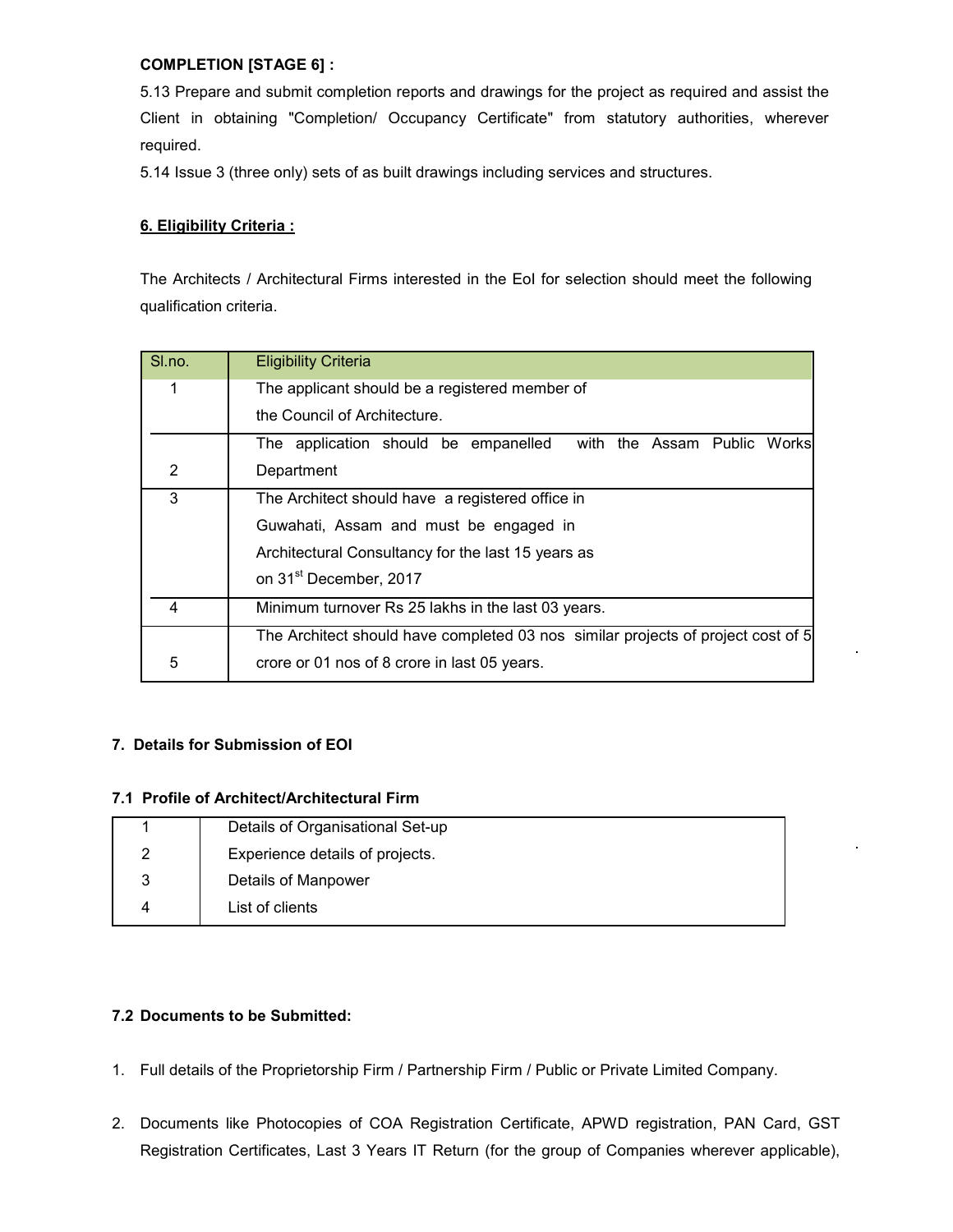Partnership Deed (in case of Partnership Firm), Registration Certificate and Memorandum of Association (for Private Limited or Limited Companies).

- 3. In all the cases above all the proprietors/partners/directors of different kind of Organisations must be Registered with Council of Architecture, New Delhi, India.
- 4. The Applicant should have proper Presence in Guwahati in form of his own Registered Office.
- 5. Power of Attorney of the person to sign this Tender Documents.
- 6. Work orders of 03 numbers of projects completed in last 05 of 5 crore or 01 numbers of projects completed of 8 crore.

#### **7.3 Commercial Bid**

- 1. The rate quoted shall be in % percentage of the project cost.
- 2. The rate shall include cost of 3 dimensional views, CAD drawings, presentation drawings, etc., prepared for design and execution of the project.
- 3. GST and other applicable taxes(if any) shall be paid as extra as per the prevailing Government norms and rules.

#### **7.4 Submission Process**

1. Interested applicant may furnish their expression of interest (EoI) in 02 (two) separate envelopes, one containing the commercial bid superscribing "commercial bid" and the second containing the technical bid superscribing " technical bid" and both the envelope should be sealed inside a third envelope super scribing "**EOI for Selection of Architects/Architectural Firms for Providing Comprehensive Architectural Services(Interior Designing including Electrification, HVAC, Acoustic Control, Sanitary & Plumbing and other related Works) for Establishment of North East Skill Centre Campus"** "**DO NOT OPEN BEFORE 1430 hrs ON 16th FEBRUARY, 2018**". and addressed to The Mission Director, Assam Skill Development Mission, SixMile, Guwahati – 22

2. The EoI submitted by the applicant shall remain valid for a period of 90 days after the closing date (deadline) for submission of EoI prescribed in this document. EoI valid for shorter period may be rejected as non-responsive. The Employer may solicit the applicants consent to an extension of EoI validity (but without the modification in their EoI).

3.The Employer reserves the right to withdraw this EoI, if he/she determines that such action is in the best interest of the Government of Assam. The Employer undertakes that all the information shared by the applicant will be held in strict confidence and will not be made public unless directed by court of law.

#### **7.5 Disqualification**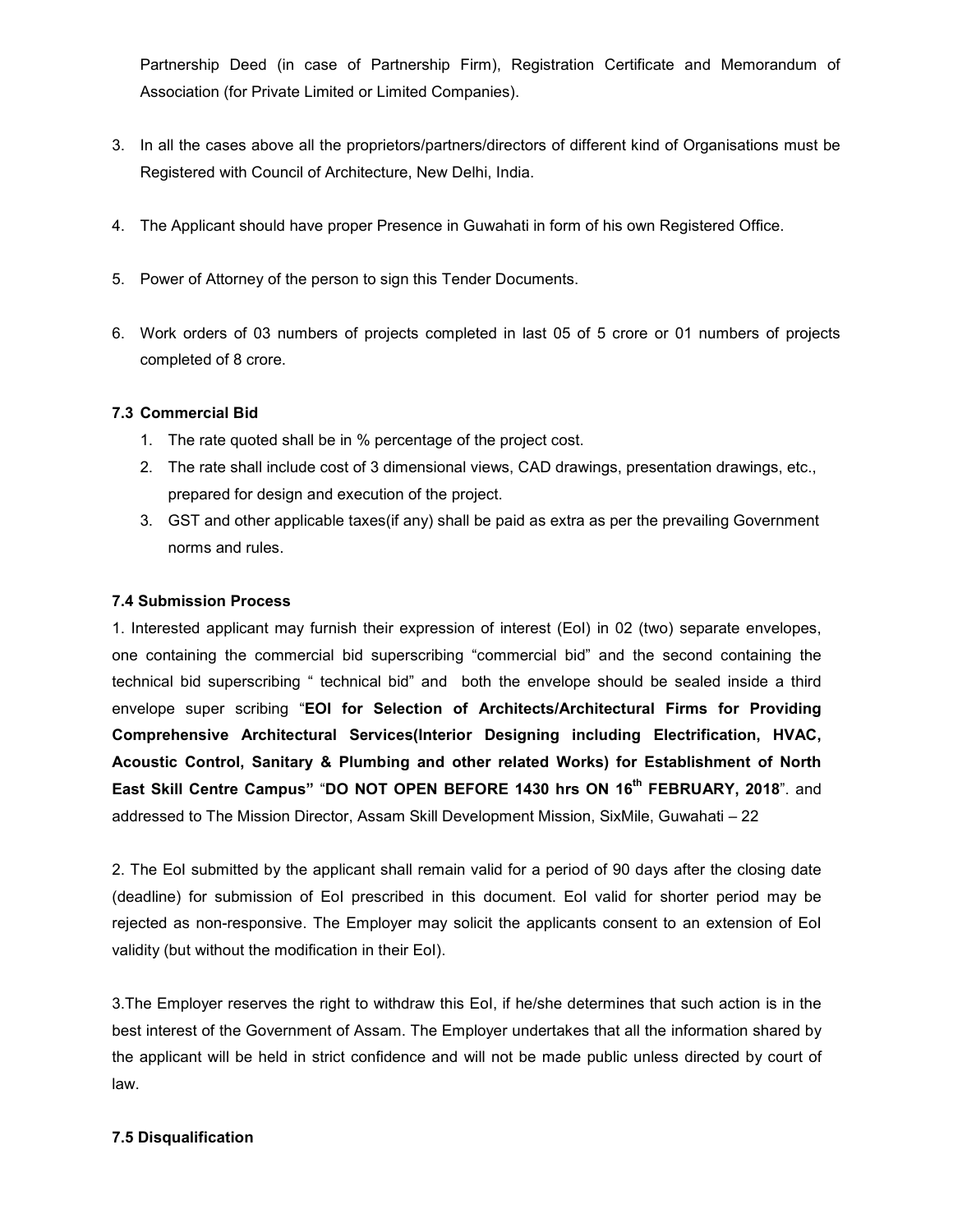- 1. The Employer may at its sole discretion and at any time during the evaluation of EoI, disqualify any applicant, if the applicant Submitted the EoI after the response deadline, made misleading or false representations in the forms, statements and attachments submitted in proof of the eligibility requirements;
- 2. Exhibited a record of poor performance such as abandoning works, not properly completing the contractual obligations, inordinately delaying completion or financial failures, etc. in any project in the preceding three years;
- 3. Submitted a EoI that is not accompanied by required documentation or is non-responsive;
- 4. Failed to provide clarifications related thereto, when sought; (vi) submitted more than one EoI;
- 5. Was declared ineligible/blacklisted by the Government of India/State/UT Government;
- 6. Should not be in litigation with any Government in India.

#### **7.6 Confidentiality**

Information relating to the examination, clarification, comparison and evaluation of the EoI submitted shall not be disclosed to any of the responding applicants or their representatives or to any other persons not officially concerned with such process until the evaluation process is complete. Undue use by any applicant of confidential information related to the process may result in rejection of its EoI.

#### **7.7 Disclaimer**

- 1. The information submitted in response to this EoI may be subject to the public release (as per RTI norms). Therefore, do not include proprietary or confidential business information in your response. Applicants responding to this invitation assume the risk of public disclosure if confidential information is included.
- 2. This invitation is for information purposes only and does not constitute a solicitation or Request for Proposal (RFP). This notice is not to be construed as a commitment by the the Employer to contract for services. Please be advised that the Employer will not pay for any information provided as a result of this invitation and will not recognise or reimburse any cost associated with any EoI submission.
- 3. This EoI does not entail any commitment on the part of ASDM, either financial or otherwise.
- 4. The Employer reserves the right to accept or reject any or all EoI without incurring any obligation to inform the effected applicant/s of the reasons.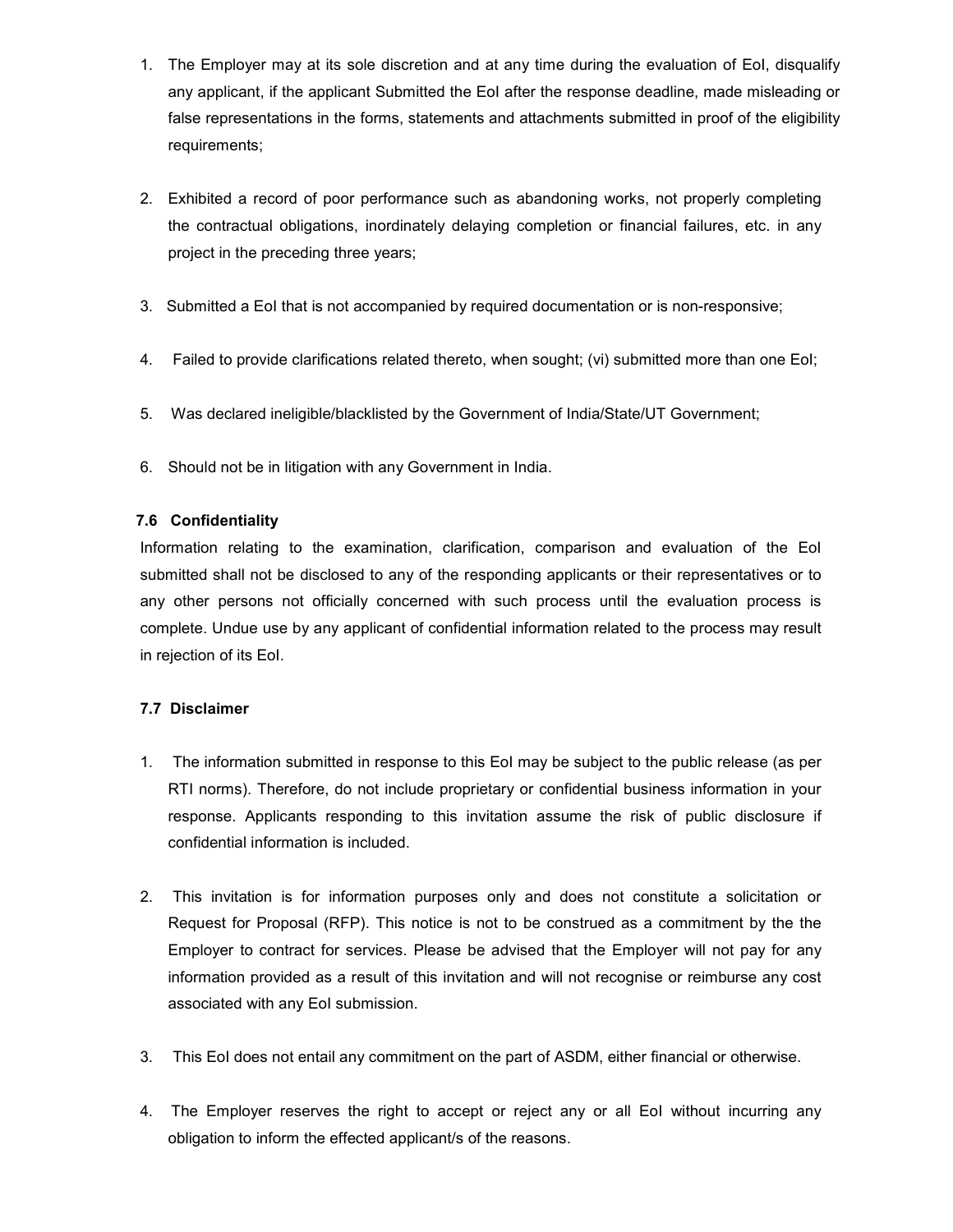5. The Employer empanelment of architectural firms does not create any obligation on the part of ASDM in terms of providing business or in any other area.

## **7.8 Contract of Engagement:**

The successful bidder shall come into an agreement before the start of the project, based on prevailing conditions of contract of Government of Assam and as per the guidelines of The Council of Architecture, New Delhi, India as applicable for Providing Comprehensive Consultancy Services(Interior Designing Works).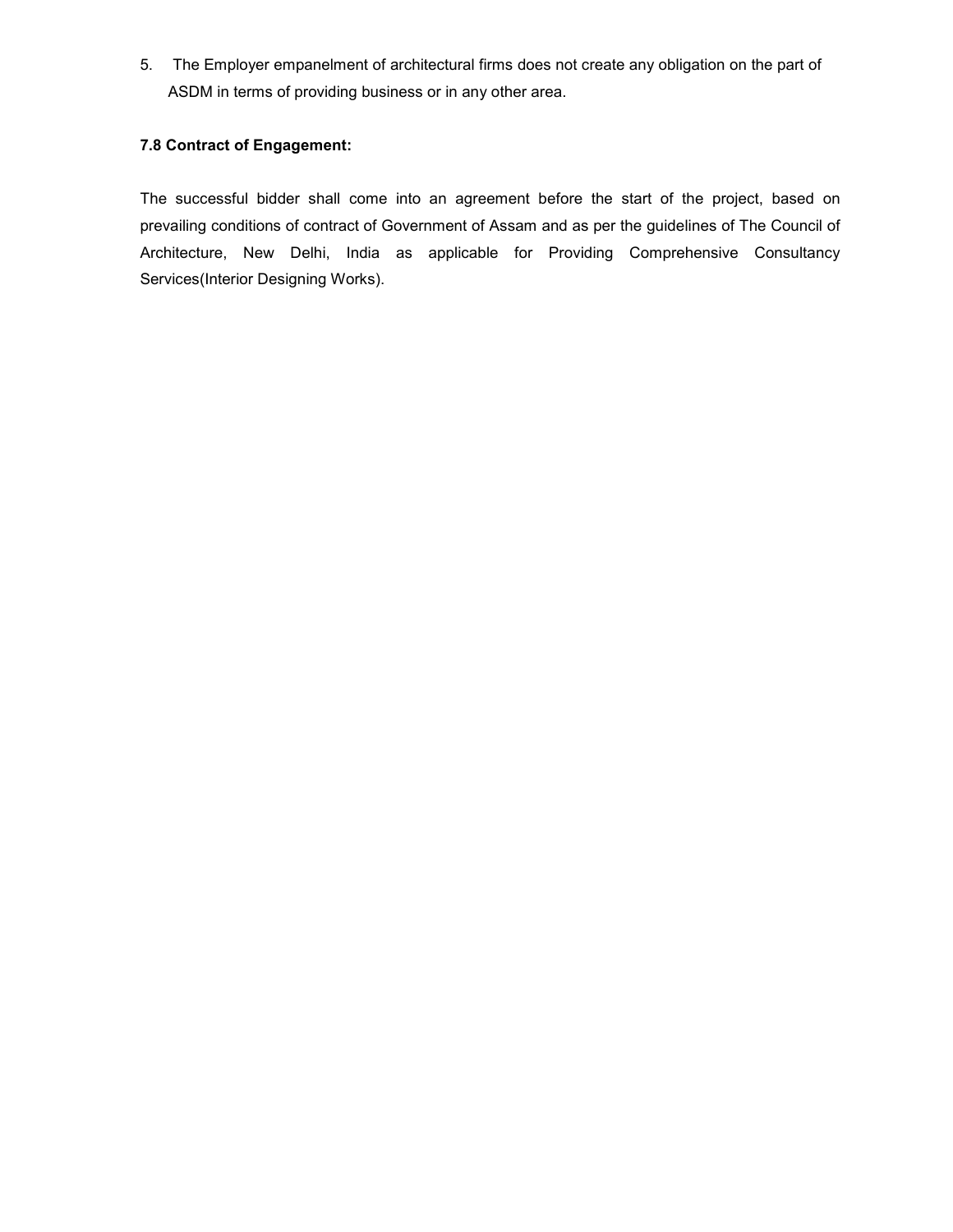## **ANNEXURE 1: Details of the Architectural Firm**

| $\overline{\mathsf{SI}}$ . | <b>Particulars</b>                                                                                                                                                 | <b>Remark/Documents to be</b> |
|----------------------------|--------------------------------------------------------------------------------------------------------------------------------------------------------------------|-------------------------------|
| No.                        |                                                                                                                                                                    | attached                      |
| 01                         | Name of Firm                                                                                                                                                       |                               |
| 02                         | Registration Number with Council of                                                                                                                                |                               |
|                            | Architecture (COA).                                                                                                                                                |                               |
| 03                         | Address of Head Office<br>Telephone<br>E-Mail<br>Fax number (if any)<br>Name(s) of Contact person(s)                                                               |                               |
| 04                         | Corresponding office address (if different<br>from the above address)<br>Telephone Number<br>Name(s) of contact person(s) along with<br>mobile number and email-id |                               |
| 05                         | Year of Establishment of the organization                                                                                                                          |                               |
| 06                         | PAN No.                                                                                                                                                            |                               |
| 07                         | <b>GST Registration</b>                                                                                                                                            |                               |